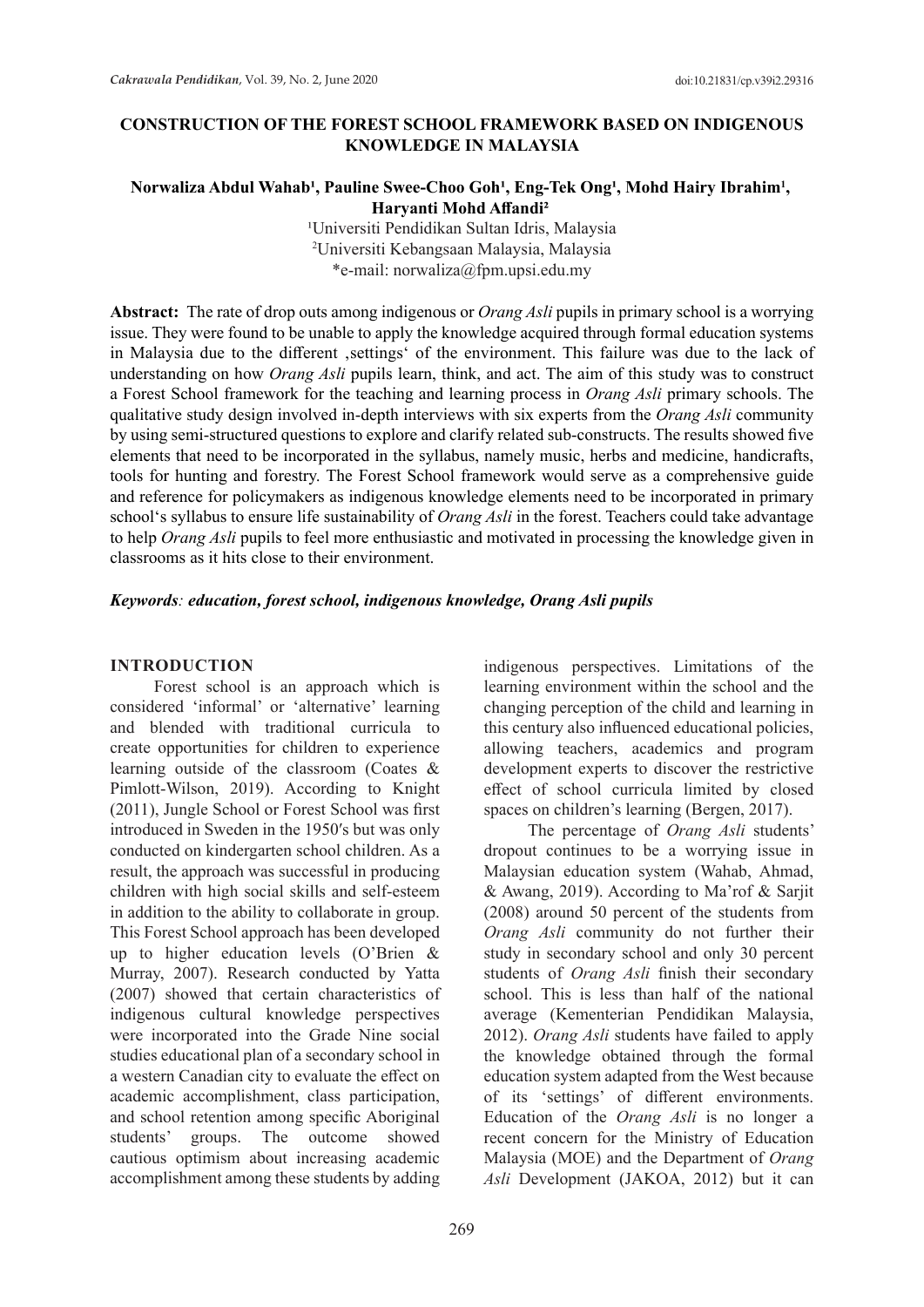affected the government's goals in the Malaysian Education Development Plan 2013-2025 of their commitment to build students' accomplishment through a systematic education system for all (Ministry of Education, 2013). To realize the goals of Malaysia as a developed nation in 2020, the *Orang Asli* community should be brought together in developing a national agenda by combating issues or stereotypes against the *Orang Asli* community who had been perceived as the less advanced and backwards (Ma'rof & Sarjit, 2008).

The educational accomplishment of the *Orang Asli* children has consistently been worrisome (Wahab, Mustapha, & Ahmad, 2016; Hanafi, Ahmad, & Ali, 2014). Majority of the *Orang Asli* in Peninsular Malaysia are still left behind especially in the education sector as compared to other races. Issues include learning disengagement and low academic achievement and the achievements have not been on the same level with national advancement (Md. Nor, Roslan, & Mohamed, 2011). The study showed that nearly 50 per cent of *Orang Asli* students dropped out from school after six years of schoolings and only 30 per cent of the students have passed their secondary school education, which is less than half of the national average (Ministry of Education, 2013).

The reason behind the students dropping out and the reason why the *Orang Asli* students did not dominate the syllabus imparted by teachers was because they easily forgot what was taught in the classroom as the content were not what they can find near their surroundings. In the meantime, the teacher's inability to conduct effective teaching and learning activities was also found to have cause students' competency problem in reading, writing and comprehension skills. Besides, no special programs or modules were provided for the development of the *Orang Asli* Students' competency. As such, the Ministry of Education in Malaysia needs to develop a way to expose the *Orang Asli* students on the importance of education as well as for them to learn the indigenous knowledge so that they are not losing their identity as well. It has to be started from primary schools so that the interest can be nurtured and can be applied when they reach adulthood.

Therefore, the new approach known as the Forest School needs to be established.

In Europe, the implementation of the Forest School for minority communities is found to be effective in building self-confidence and attaining achievement through the learning of the indigenous communities. The elements of indigenous knowledge such as language, traditions, music, handicrafts, folk stories, flora and fauna should be included in the elementary education. This element can attract the interest of *Orang Asli* students to learn and master their knowledge and skills to ensure the survival of the forest. To date, it has been found that the Forest School has not been established in Malaysia and Asia formally. Hence, this study will construct a new framework as a guideline to build a Forest School 'setting' in the school. Besides that, the researchers also expected the Forest School's approach to enhance the ability of *Orang Asli* students in terms of attitude, knowledge and skills. Hence, the construction of this Forest School framework can be used as a complete guide for the school to implement the forestry environment, especially for the sustainability of the *Orang Asli* community.

# **METHOD**

This study employed a qualitative approach to obtain empirical data in order to answer the research question. The in-depth interviews were conducted by the researchers with six experts from the indigenous community from four states in Malaysia to seek their view on the proposed framework of the Forest School. The opinions and views of these experts in this study were taken into consideration as they were active and keen in the indigenous studies. The selection of the study participants was based on the ability and willingness of the respondents themselves to provide the information needed to answer the research question (Creswell, 2013). The selected research participants were all well experienced in the indigenous knowledge, thus were able to help answer the research questions while providing additional information for the study.

In this study, purposive sampling technique was used to select the participants for in-depth interview sessions. This technique was chosen to select participants with characteristics and conditions that were predefined and individuals with extensive information in line with what needed to be studied. The sample must be fitting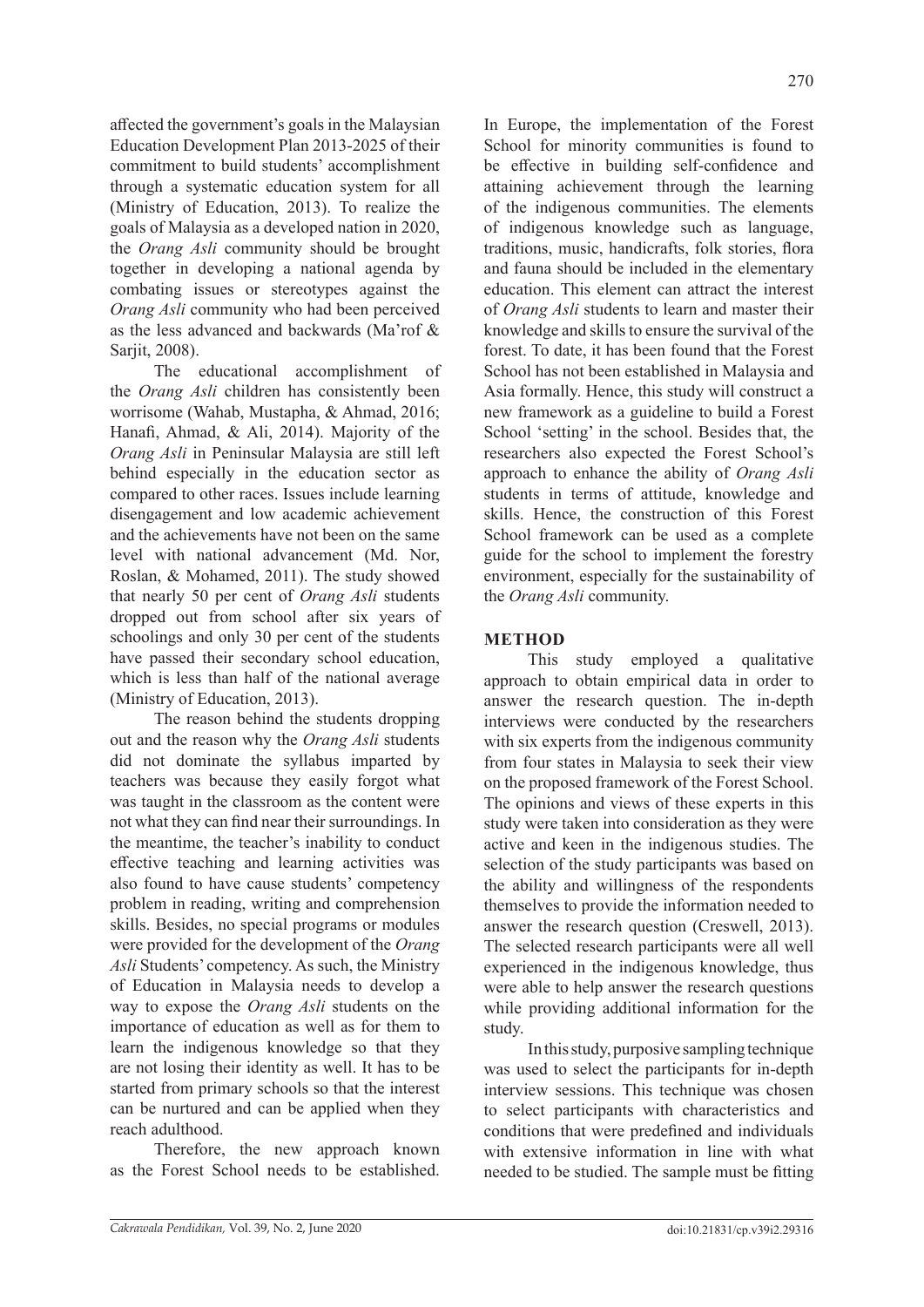and consist of participants who best represent or is proficient on the research topic. Purposive sampling is appropriate for qualitative studies where the researcher is keen in informants who have the best knowledge concerning the research topic. When using purposive sampling, choices should be made about who or what is sampled, what structure the sampling should take, and what number of individuals or sites should be sampled (Creswell, 2013). In this study, six experts were identified based on the criteria aged from 50 to 60 years old. Three participants *Tok Batin* or Head of the village and three elderly people from various tribes were selected in this study and they need to be knowledgeable in indigenous knowledge and traditional practices from the *Orang Asli* tribe such as in music, tools, forestry, handicrafts and herbs. Table 1 shows the summary of the participants.

Data obtained via in−depth interviews usually implies a smaller sample. The objective of the interview is to deeply investigate the respondent's perspective, emotions and points of view. In this study, in−depth interviewing requires multiple repeated interview sessions with the intended interest participants under study. The data obtained from expert interviews were analyzed using deductive coding with predefined set of codes from the previous research. The recorded audio data were verbatim transcribed. The transcripts were checked twice for accuracy against the records, before starting the process of translation from Malay to English. The researcher had operated as a translation moderator and worked alongside a professional translator. This was done side-by-side where the researcher explained the intended meaning and its context in the source language while also discussing possible wordings (Van Nes, Abma, Jonsson, & Deeg, 2010). The transcripts were analyzed by the thematic approach. A list of questions based on thematic concepts of *Orang Asli* indigenous knowledge was developed for applying a cluster analysis used to determine based on *Orang Asli* indigenous knowledge practices. The researcher selected to review informants' feedback analyzed these themes. After analyzing the theme, they were brought together and interpreted in relation to the purpose of this study.

#### **FINDINGS AND DISCUSSION**

The main finding of this study was the perception of the indigenous knowledge experts involved in this study. The data was gathered by interacting directly with the participants to understand their thoughts regarding to their knowledge hence to help developing or constructing the framework for the Forest School.

## **Findings**

The experts have identified five elements to be included in the framework; (i) indigenous music, (ii) indigenous herbs and medicine, (iii) indigenous handicrafts, (iv) indigenous tools for hunting and, (v) indigenous forestry.

## *Indigenous Music*

*Orang Asli* have come to understand that a declaration of their indigenous personality is important for their survival. One of the approaches to state this identity was to set up cultural troupes (including old and young *Orang Asli* communities) to perform indigenous music and dance*. Tarian Sewang* was played with *buluh limbong* a type of bamboo as a musical instrument. Most of their music was intended only for certain performances. This was because the succession and practice of music such as musical instruments and dances in the younger generation were increasingly

| Participant   |                  |              |             | 4                |             |              |
|---------------|------------------|--------------|-------------|------------------|-------------|--------------|
| Gender        | Male             | Male         | Female      | Male             | Male        | Female       |
| Age           | 55               | 59           | 60          | 59               | 55          | 52           |
| Location      | Pahang           | Terengganu   | Selangor    | Perak            | Selangor    | Perak        |
| Tribe         | Semai            | <b>Batek</b> | Mah Meri    | Semai            | Mah Meri    | Semai        |
| <b>Skills</b> | Tools            | Forestry     | Handicrafts | Music            | Handicrafts | <b>Herbs</b> |
| Occupation    | <b>Tok Batin</b> | Tok Batin    | Housewife   | <b>Tok Batin</b> | Farmer      | Housewife    |

Construction of the Forest School Framework based on Indigenous Knowledge ...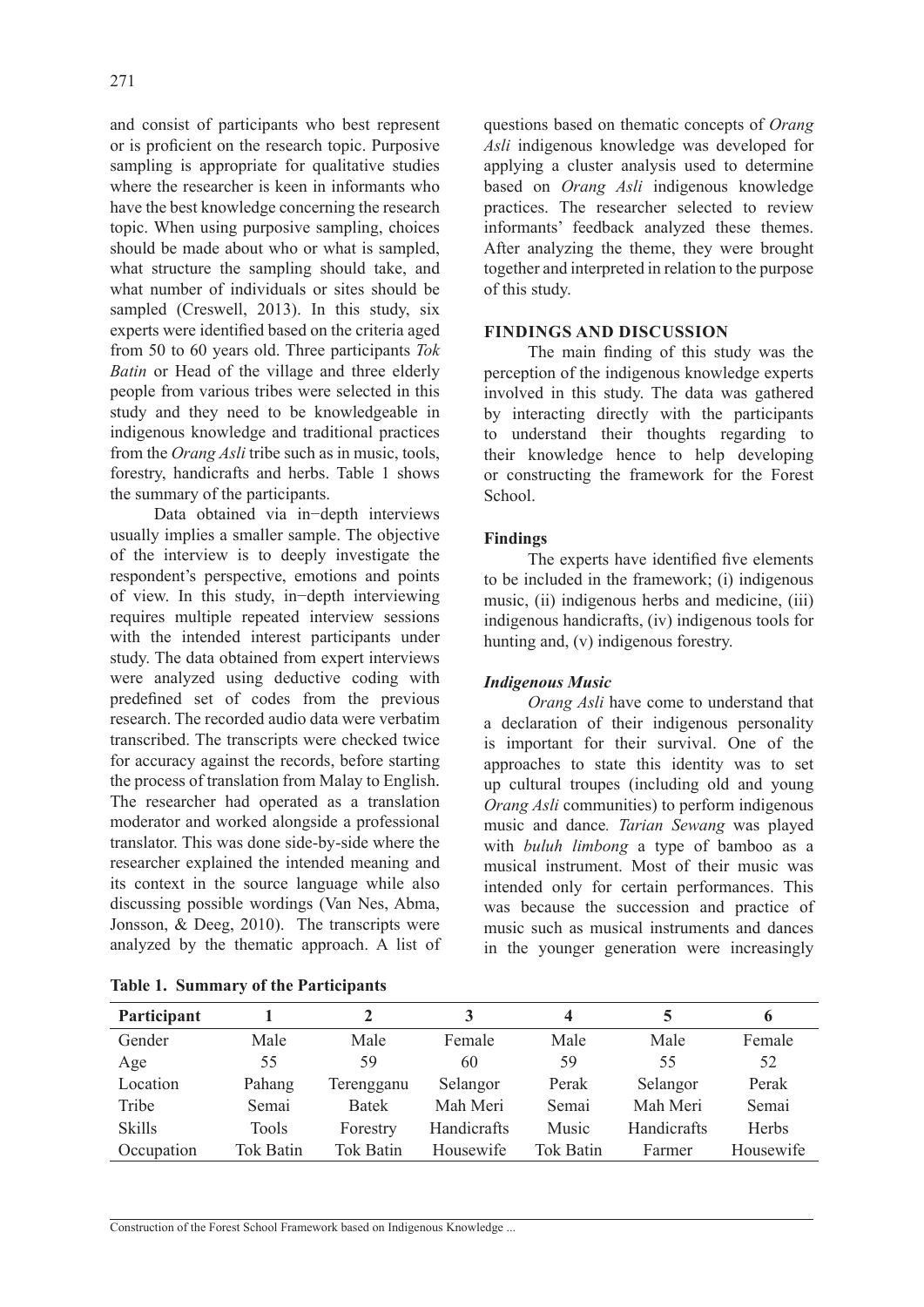forgotten as the youngsters were not interested to learn how to play traditional music. They were already exposed to modern music when they go to primary schools such as guitar, drum, keyboard. Asan, a *Tok Batin* (head of village) from the Semai tribe in Perak stated, "This musical instrument played by a nose and we called it a nose flute. Only me and my son can play this flute in my village. We need more youth to learn this instrument so they can teach to their own children. Apart from that we also dance *Tarian Sewang* for special occasions and using *buluh limbong* while we are dancing." The findings showed that the *Orang Asli* community practiced music such as traditional dance like *Tarian Sewang* during certain time of the year. *Tarian Sewang* is the Malay term for *Orang Asli* religious ritual that involves music, dance, and singing (Chan & Saidon, 2017).

## *Indigenous Herbs and Medicine*

The results revealed that the use of indigenous herbs and medicine from certain species of plants as herbal medicine was still stringing in *Orang Asli* tribes. Few species of medicinal plants were identified near the respondent village such as *Ketum, Bunga Raya Dukung Anak, Pegaga, Hempedu Bumi, Telinga Kera, Tepus, Mahkota Dewa and Tongkat Ali*. Tijah, a housewife from Semai Tribe in Perak has stated, "*Ketum* are usually for abdominal pain and diarrhea. Soak it and keep it first, then filter it. We use the *Bunga Raya* as medicine to cure fever. For those who are lack of blood, we use *Tepus* with red leaves for bathing and to consume. We use the herbs around us but nowadays children do not recognize these herbs. They are not interested as they could get medicine easily from the government clinic." In this study, they utilized herbs and medicinal plants to make natural remedies for replacing modern medicines. They still depended on traditional medicine cures as their essential source of medication in treating numerous diseases in their daily lives.

## *Indigenous Handicrafts*

Handicraft refers to handmade products that have artistic and cultural attraction based on their material, design and workmanship. The findings indicated that *Orang Asli* tribes are very skillful and knowledgeable in recognizing the

raw materials of their interest in crafting. They managed to preserve a tradition of spiritual woodcarving that is truly world-class in terms of the quality of its craft and artistry. They used weaved bamboo, rattan or *nipah* as roof and wall decorations of the house. Minah, a housewife from Mah Meri tribe has stated that, "We collect *nipah* leaves, dry it nicely and then weave it to make a mat or basket. I can make one mat a week but nowadays the problem is very hard to get the materials like *mengkuang* as you need to go further in the jungle." Meanwhile, the Mah Meri tribes situated in Selangor also have their own uniqueness and diversities of handicraft that were synonym with the natural environment in terms of conserving the sustainability of the environment. Abu, a farmer from Mah Meri tribe in Selangor stated: "During the times of our grandparents, we use bamboo if we want to pitch the tent. We either use bamboo, woods or leaves as they were easily to get from the jungle." Based on the findings of this study, the Mah Meri tribe in a good example of this as they have created various wood carvings such as wooden sculptures, shell decorations, jewelry craft, and wall weaving. In Pahang, Semai tribes' lifestyles were directly associated with the forest and they possessed their own distinctive thoughts on the forest resources.

## *Indigenous Tools for Hunting*

Based on the analysis of themes obtained through interview data, each study participant believed that indigenous peoples are able to utilize forest products and have their own methods of collecting forest products and the ability to utilize forest produce. Their own method of collecting forest produce enabled indigenous people to survive in the forest or suburban area. *Orang Asli* also use *sumpit* or blowpipe to hunt the animals like monkey, wild boar and deer for their meat and *bubu* to catch fish in the river. Alang, a *Tok Batin* from Pahang has stated that, "We use the long wooden *sumpit* (blowpipe) to hunt in the jungle. We use a type of poison from a tree called *ipoh* in the *sumpit*. If we want to catch fish, we use *bubu*, a tool for catching fish in the river. We need to teach our children how to learn. If not, they cannot survive in this jungle." According to Anyaoku, Nwafor-Orizu, & Eneh (2015), these indigenous knowledges are taught in a conventional, oral and hands-on-generation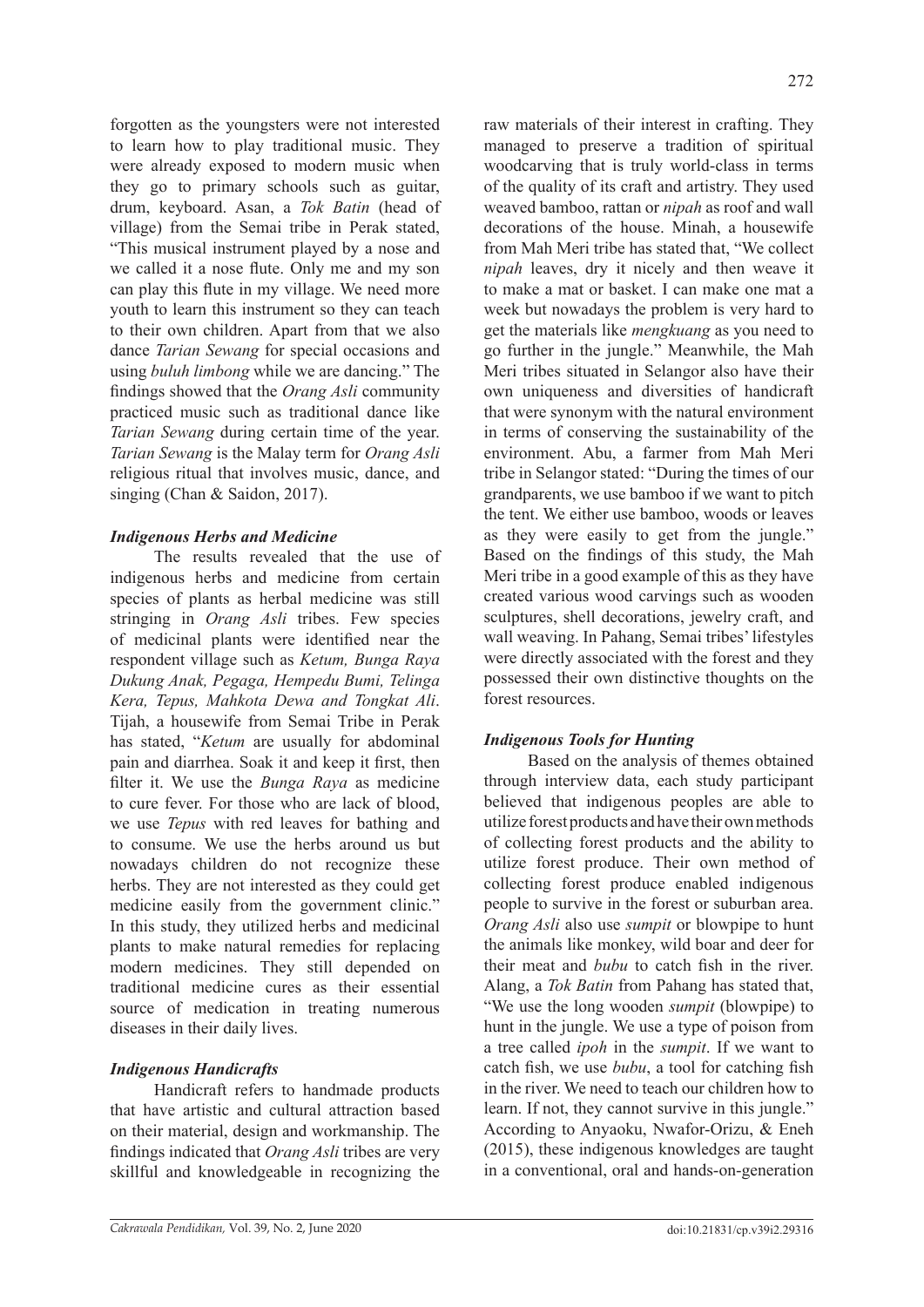basis and have transmitted from generation to generation. It's time for the *Orang Asli* students to get a basic knowledge about this indigenous knowledge in school.

## *Indigenous Forestry*

Based on the analysis of themes obtained through interview data, each study participant believes that indigenous peoples are able to utilize forest products and have their own methods of collecting forest products and the ability to utilize forest produce. Atan, a *Tok Batin* from Bateq tribe in Terengganu stated, "We go to the jungle to collect bamboo shoots, rattan, *petai* and fruits for our own consumption or the extra we will sell." Their own method of collecting forest produce enabled indigenous people to survive in the forest or suburban area. "We only collected matured tree for wooden sculpture, or matured rattan to be harvested if not it will be a waste. Based on the data obtained, forest harvesting and collection methods were seen from the aspects of equipment used when collecting forest produce, derived forest produce, products that can be produced from forest produce and the methods used by *Orang Asli* community in keeping forest produce from plant enemies.

## **Discussion**

The results and findings of this research show that the *Orang Asli* of these four states were still practicing indigenous knowledge as part of their lives. They played music but only for specific performance. This is because the inheritance and music practices such as musical instruments and dance among the younger generation have been forgotten and no longer interest by the younger generation. However, Chan & Ching (2012), in her study found that their music contained a repository of wisdom, knowledge, and world views transmitted from a generation for thousands of years which were inspired by their natural environment. Therefore, it is very important to include indigenous music in the new framework for the Forest School for us to guarantee that this knowledge is not vanished for future generations.

The result identified that some *Orang Asli* tribes in Peninsular Malaysia still depended on forests and local natures in their daily life despite present modernization. The findings indicated that *Orang Asli* tribes were skillful, knowledgeable in maintaining and keeping the forest sustainability (Lambin, Wahab, Choo, Mustapha, Abdullah, & Sharif, 2019). They looked for food in the forest, rattan, bamboo and fruits for them to sell and earn some money. Even though their younger generations were exposed to modernization, majority of the *Orang Asli* still depended on the forest to survive. They were experts in differentiating whether a fruit was edible or poisonous. They were also skillful in hunting animals. If these skills are partly developed in the Forest School, they would be able to continue to live in the jungle and maintain their life style as *Orang Asli* and can pass the knowledge to other generations.

Based on the findings, *Orang Asli* tribes utilized and maximized the use of medicinal plants for medicinal purposes to heal various health conditions in treating both children and adults (Lambin *et al*., 2019). Most of the medicinal plants are used in healing common ailments. The majority of the indigenous practitioners and the tribes especially the elder people preferred traditional ways of healing processes instead of relying on modern medicine from hospitals and rural clinics. They learned how to identify the herbs from their ancestors. As modernization and deforestation take place, many of the plants are very difficult to find. These herbs and plants should be introduced in the learning activities as it has many benefits for the *Orang Asli* community especially those who live in the remote area. They also picked and sold the herbs as an income as a traditional or alternative medicine to other community. *Orang Asli* tribes used these natural resources because they can easily get access to it. The *Orang Asli* schools need to participate and help them to restore this knowledge and make it interesting in their teaching and learning by introducing various types of herbs and medicine in their class activity.

The findings also found that the indigenous handicrafts were inspired by nature and surroundings which grow wildly and can be collected from the nearby areas of their settlement. Grobar (2017) emphasized that handicraft production has a vital role in many developing countries and highlights that the preservation and promotion of cultural and artistic traditions, as numerous abilities involved in the production of traditional products, have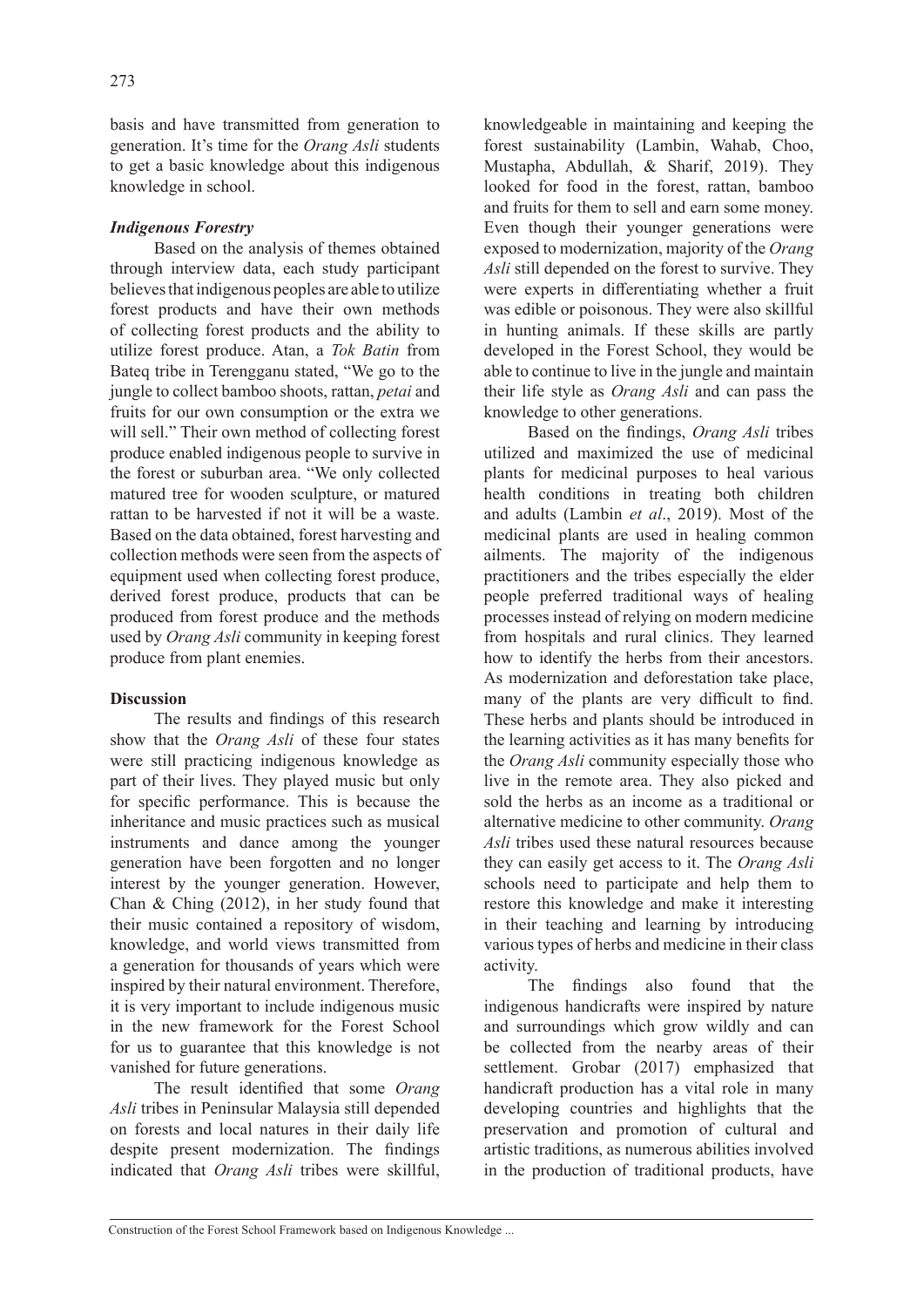been inherited from era to era. This is because the ancestors have lived and worshipped the forest for the sake of their survival and for future generations and as well as utilized their surrounding for the sustainability of the environment. Most of the handicraft products which have the elements of environmental sustainability are for personal use. Besides, they also utilized all the available natural resources for various purposes of daily utility. As such in Jambi, *Jangki* (traditional carrier for women)) that is used to carry equipment and food to the paddy fields are still in used, nowadays, by some people despite the modern lifestyle (Andesmora, Muhadiono, & Hilwan, 2017).

In their perspectives and myths, every craft has a different story of the spirit world and this shaped their belief and culture. The *Orang Asli* pupils should learn how to do weaving or wood carving as part of their learning in the classroom so they can proudly show their skills. The crafts are rich in history and culture and reflect their identity. In wood carving, all creation and creativity are based on nature and their beliefs. As for the hunting tools, hunting and fishing tools need to be introduced as part of the *Orang Asli* economic activities. Not all *Orang Asli* students will make it in their academic attainment. They still need to depend on the jungle for their sustainability especially by the *Orang Asli* living in remote areas.

This research focused on the opinions of the Tok Batin and the elderly people from various *Orang Asli* tribes to dig out the elements of the indigenous knowledge that should be included in the Forest School framework for *Orang*  *Asli* pupils. All the parts of the Forest School mezzo-system such as family, teacher, school administrators and education experts are needed so that a holistic perspective including different viewpoints of the Forest School can be introduced to the literature. Among the other elements that will be included in the Forest School framework is from the concept of indigenous knowledge which includes indigenous music, forestry, herbs and medicine, handicrafts and tools for hunting as shown in Figure 1.

In addition, Forest Schools are longterm establishments built in a forest or a natural environment having periods that are continuous rather than as occasional school in order to create a strong bond between children and natural life. Interviews were conducted with 33 children from two mainstream primary schools in England who had completed a six weeks Forest School program. A rigorous phenomenological thematic analysis revealed three inter related themes: a break from routine; learning through play; collaboration and teamwork (Coates & Pimlott-Wilson, 2019).

While formal school curriculum emphasizes on skills and knowledge, Forest School has a hidden curriculum concerned with the character and moral development of the students (Nadaraj, 2014). The findings suggest that the blending of Forest School with mainstream settings contributes to children's social, cognitive, emotional and physical skill development through experiential learning using play. The pedagogy of the Forest School offers a learning experience that fits the nature of the young children as it provides learning



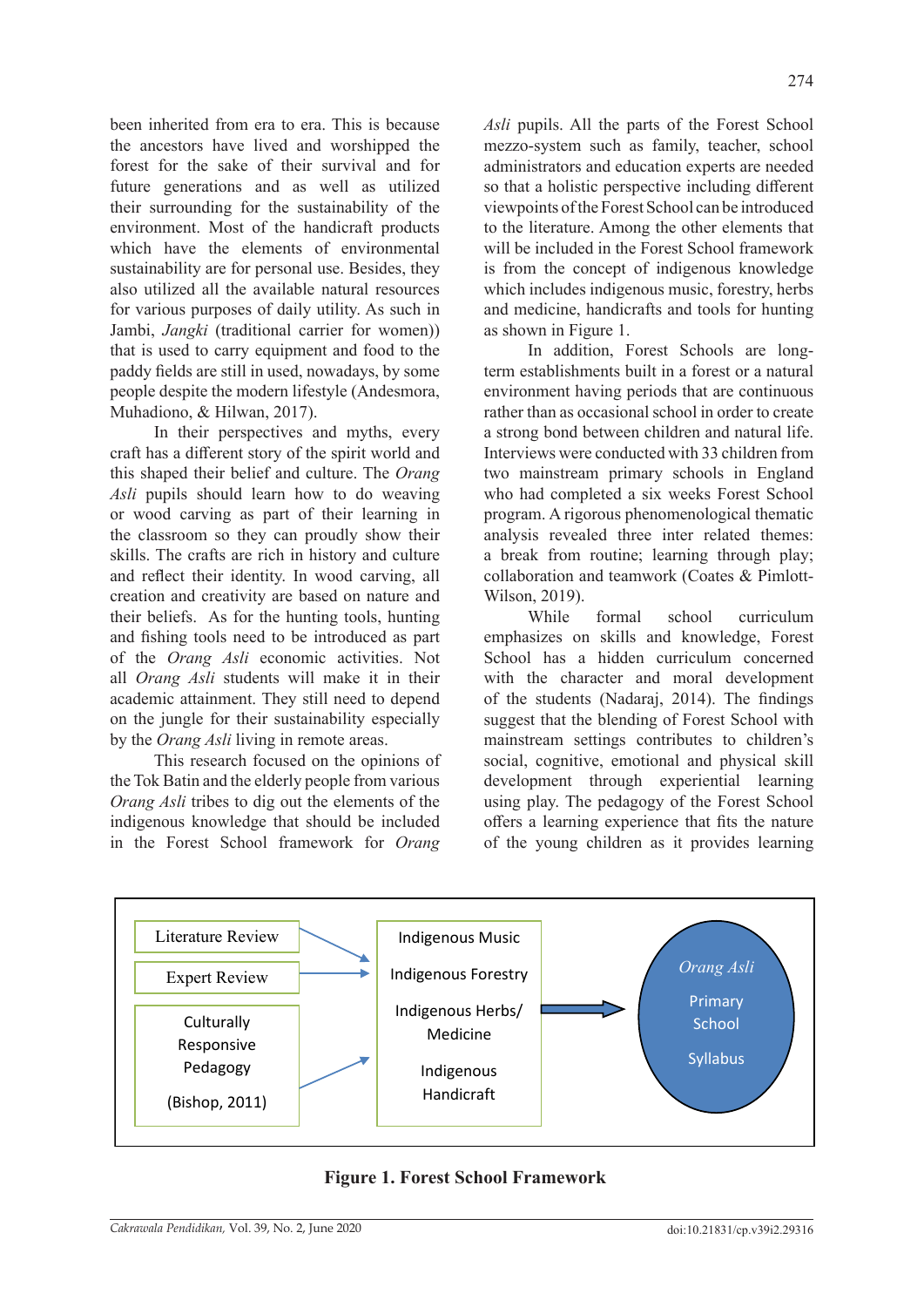experience which is both enjoyable and promotes discovery (Kahriman-Pamuk & Ahi, 2019). One of the most important principles of naturebased approaches such as the Forest School is to strengthen children's bond with nature (Ernst & Theimer, 2011; Otto & Pensini, 2017). School would become the main foundation in growing awareness of environmental cultured education (Siswanto, Karimullah, Prasetyawati & Nurhayati, 2019). This statement is supported by Ridgers, Knowles, & Sayers (2012), which promotes learning in the natural environment for children to increase their acceptance of their education.

Children who love and protect their natural environment also could learn many things about the ecosystem in their learning processes. Another element of the forest school approach is that it allows children to play outside in natural environments. The forest offers children a space where they can move freely and have fun (Ridgers *et al*., 2012). Therefore, the cooperation of all parties is required to make the most of the Forest School in Malaysia including the teachers to improve the quality of learning through various learning approaches and methods. The teachers also need to be more efficient in maximizing their potential so their time and energy do not run out to deliver the material (Novianti & Suparman, 2019).

The learning location is a fun school forest which has a tremendous and positive impact on the changes and potential development of the individual. The opinion was supported by MIND (2007) that found that the natural and genuine external environment would have a profound and beneficial impact on the individual. However, the safety aspect should be given attention, especially when involving child participation. Security will be able to give confidence to the participants of the forest schools and the transparency in experience sharing will be available. The speciality of the Forest Schools as compared to other classroom learning activities is from the consistency of its implementation. This to ensure that the activities of the forest can make changes to the behaviour of participants, activities should be done consistently at least once a week for 8 weeks or more (O'Brien, 2009; Knight, 2013). To provide a meaningful experience to the forest school, the concept of playing and learning should be used as a core for the activities. The concept of playing while learning is essential especially for children to develop themselves, take responsibility and to feel appreciated (Else, 2009).

### **CONCLUSION**

The results lead to a conclusion that the component in the Forest School framework should cover the aspect of creativity and innovation in teaching and learning to reduce the rate of dropout and increase students' academic achievement. The application of Forest School element helps to expose *Orang Asli* students to their indigenous knowledge as *Orang Asli* as well as to preserve the customs and cultural heritage that will be focused on the younger generations. This framework should be implemented at the primary school level to be used as a teaching guide in school so that it can attract the interest of *Orang Asli* students to learn. Also, this framework should be disclosed to the public so that the *Orang Asli*'s heritage and customs can be preserved. The development of the Forest School framework was necessary because the elements in this model framework are based on the *Orang Asli*'s indigenous knowledge. The setting of a Forest School framework based on *Orang Asli* indigenous knowledge in this study is thought to be beneficial to the society where this framework can be used as a guide by the Government, Ministry of Education and NGO to help *Orang Asli* students increase their knowledge, academic achievement and reduce the rate of dropouts and at the same time they do not lose their identity as *Orang Asli*.

#### **ACKNOWLEDGEMENT**

This research has been carried out under the Fundamental Research Grants Scheme (FRGS/1/2019/SSI09/UPSI/02/8) provided by the Ministry of Education of Malaysia. The authors would like to extend their gratitude to the Research Management and Innovation Centre (RMIC), Sultan Idris Education University (UPSI).

#### **REFERENCES**

Andesmora, E. V., Muhadiono, & Hilwan, I. (2017). Ethnobotanical study of plants used by people in Hiang Indigenous Forest Kerinci, Jambi. *The Journal of Tropical Life Science*, *7*(2), 95-101. doi:10.11594/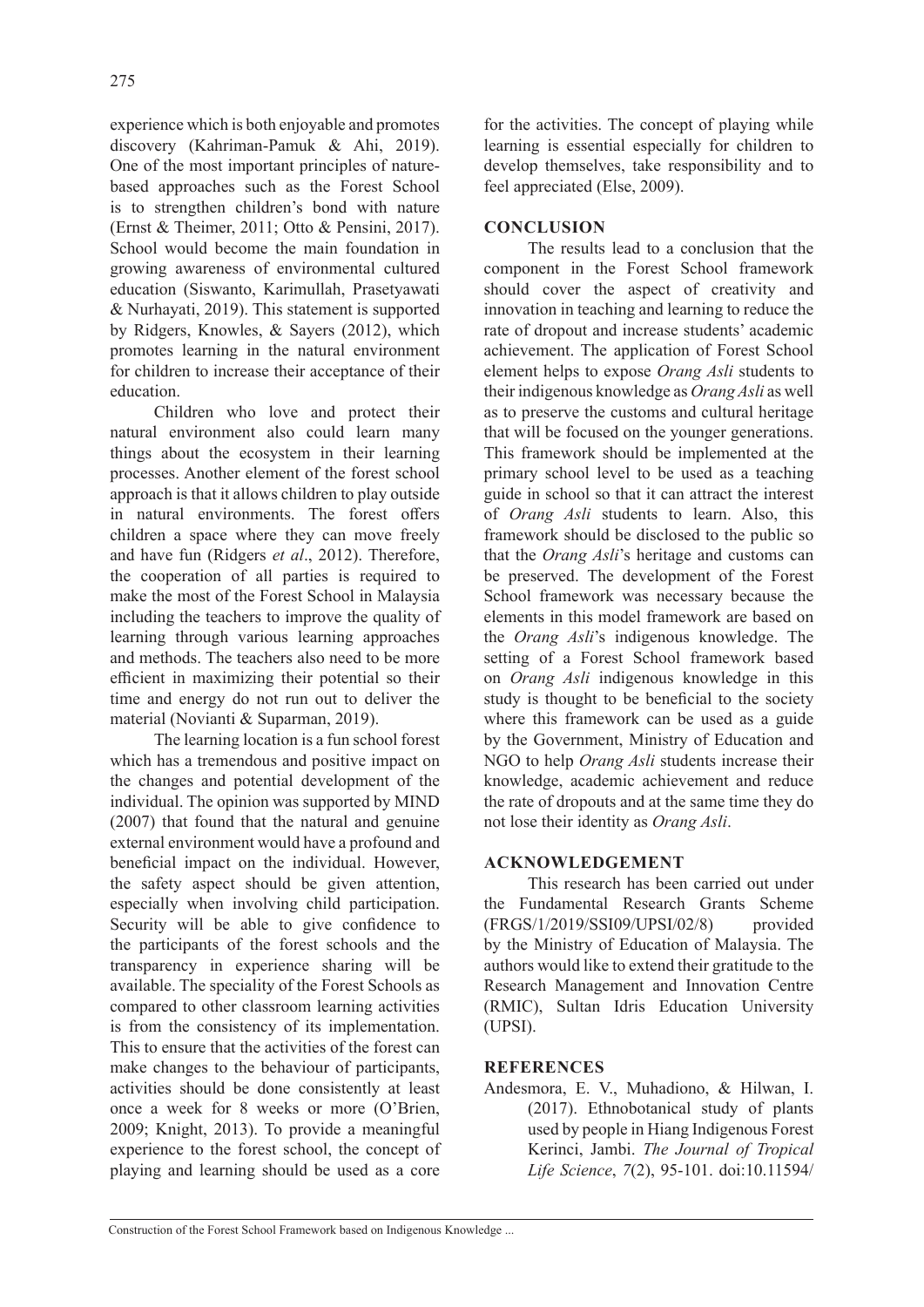Jtls.07.02.02.

- Anyaoku, E. N., Nwafor-Orizu, O. E., & Eneh, E. A. (2015). Collection and preservation of traditional medical knowledge: Roles for medical libraries in Nigeria. *Journal of Library and Information Sciences, 3*(1), 33-43. doi:10.15640/jlis.v3n1a2.
- Bergen, D. (2017). Technology and outdoor play: Concenrs and opportunities. In T. Waller, E. Arlemalm-Hagsér, E. B. H. Sandseter, L. Lee-Hammond, K. Lekies, & S. Wyver (Eds.). *Handbook of outdoor play and learning*. London: Sage, pp. 55-68
- Bishop, R., & Berryman, M., & Wearmouth, J., & Peter, M. (2012). Developing an effective education reform model for indigenous and other minoritized students. *School Effectiveness and School Improvement*, *23*(1), 49-70. doi:10.1080/09243453.201 1.647921.
- Boyatzis, R. E. (1998). *Transforming qualitative information: Thematic analysis and code development*. Thousand Oaks, CA: Sage Publications.
- Chan, C. S. C., & Saidon, Z. L. (2017). Advocating contemporary traditional indigenous Semai music through an exploration of youth interest. *International Journal of Academic Research in Business and Social Sciences*, *7*(7), 454-463. doi:10.6007/ IJARBSS/v7-i7/3114.
- Chan, C., & Ching, S. (2012). P. Ramlee's music: An expression of local identity in Malaya during the mid-twentieth century. *Malaysian Music Journal*, *1*(1), 16-32. http://ejournal.upsi.edu.my/index. php/MJM/article/view/561.
- Creswell, J. W. (2013). *Qualitative inquiry and research design: Choosing among five approaches.* Thousand Oaks, CA: Sage.
- Coates, J. K., & Pimlott‐Wilson, H. (2019). Learning while playing: Children's forest school experiences in the UK. *British Educational Research Journal*, *45*(1), 21- 40. doi:10.1002/berj.3491.
- Else, P. (2009). *The value of play*. London: Continuum.
- Ernst, J., & Theimer, S. (2011). Evaluating the effects of environmental education programming on connectedness to nature. *Environmental Education Research, 17*(5), 577-598. doi:10.1080/13504622.2 011.565119.
- Fabeil, N. F., Pazim, K. H., Marzuki, K. M., & Langgat, J. (2014). *The orientation of handicraft entrepreneurs in Sabah: Their personality characteristics and motivations.* Paper presented at 2<sup>nd</sup> Asean Entrepreneurship Conference 2014, At Shangri-la Rasa Sayang Resort, Penang, Malaysia.
- Grobar, L. M. (2017). Policies to promote employment and preserve cultural heritage in the handicraft sector. *International Journal of Cultural Policy*, *25*(4), 1-13. doi:10.1080/10286632.2017.1330887.
- Hanafi, W. A. W, Ahmad, S., & Ali, N. (2014). Faktor budaya dan persekitaran dalam prestasi pendidikan anak *Orang Asli* Malaysia: Kajian kes di Kelantan. *Geografia: Malaysian Journal of Society and Space*, *10*(5), 107-122. http://www. ukm.my/geografia/images/upload/10x. geografia-okt14-wanafizi-edam.pdf.
- JAKOA (Jabatan Kemajuan Orang Asli). (2011). *Pelan strategik kemajuan Orang Asli 2011-2015* (Report No. LAP0003050). Kuala Lumpur: Author.
- Kahriman-Pamuk, D., & Ahi, B. (2019). A phenomenological study on the school concept of the children attending the forest school. *Journal of Qualitative Research in Education*, *7*(4), 1386-1407. doi: 10.14689/issn.2148-2624.1.7c.4s.4m.
- Knight, S. (2011). *Forest school for all*. London: Sage.
- Knight, S. (2011). Forest School as a way of learning in the outdoors in the UK. *International Journal for Cross-Disciplinary Subjects in Education (IJCDSE), 1*(1), 590-595. doi:10.20533/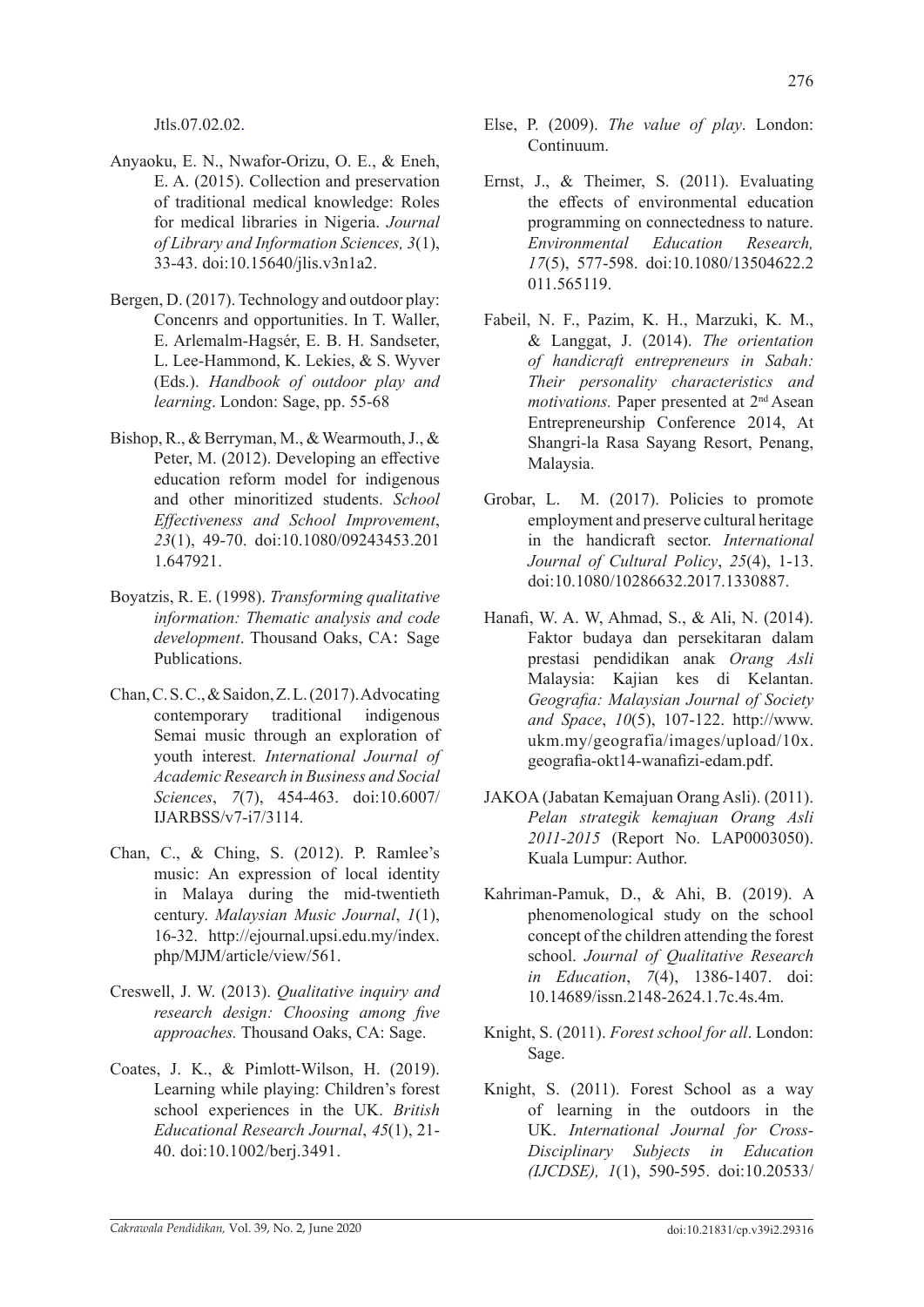ijcdse.2042.6364.2011.0082.

- Knight, S. (2013). *International perspectives on forest school: Natural places to play and run*. London: Sage.
- Lambin, R., Wahab, N. A., Choo, G. S., Mustapha, R., Abdullah, R., & Sharif, R. M. (2019). Transmission and documentation of *Orang Asli* indigenous knowledge in 'green technology' for sustainable development in Malaysia. *International Journal of Academic Research Business and Social Sciences, 9*(5), 195-213. doi:10.6007/ IJARBSS/v9-i5/5850.
- Ma'rof, R., & Sarjit S., G. (2008). *Orang Asli: Isu, transformasi dan cabaran.*  [*Orang Asli*: Issues, transformations and challenges]. Serdang: UPM Press.
- Md. Nor, S., Roslan, S., Mohamed, A., Abu Hassan, K., Mat Ali, M. A., & Abdul Manaf, J. (2011). Dropout prevention initiatives for Malaysian indigenous *Orang Asli* children. *The International Journal on School Disaffection*, *8*(1), 42- 56. doi:10.18546/IJSD.08.1.07.
- MIND (Mental health association). (2007). *Ecotherapy: The green agenda for mental health*. London: Author.
- Ministry of Education Malaysia. (2013). *Malaysia education blueprint 2013-2025 (Preschool to post-secondary education)*. Kuala Lumpur: Author.
- Nadaraj, S. (2014). Assessing student's socialization processes through hidden curriculum in schools. *Asian Journal of Assessment in Teaching and Learning*, *4*(2014), 1-18. http://ejournal. upsi.edu.my/index.php/AJATeL/article/ view/1958.
- Novianti, N., & Suparman, S. (2019). Educational game design to improve reasoning skills. *Asian Journal of Assessment in Teaching and Learning*, *9*(2), 1-8. doi:10.37134/ ajatel.vol9.no2.1.2019.
- O'Brien, L., & Murray, R. (2007). *A marvellous opportunity for children to learn: A*

*participatory evaluation of Forest School in England and Wales*. Hampshire: Forest Research.

- O'Brien, L. (2009). Learning outdoors: The Forest School approach. *Education 3-13*, *37*(1), 45-60. doi:10.1080/03004270802291798.
- Otto, S., & Pensini, P. (2017). Naturebased environmental education of children: Environmental knowledge and connectedness to nature, together, are related to ecological behavior. *Global Environmental Change*, *47*(November), 88-94. doi:10.1016/j. gloenvcha.2017.09.009.
- Pound, L. (2011). *Influencing early childhood education*. New York, NY: Open University Press McGraw-Hill.
- Ridgers, N. D., Knowles, Z. R., & Sayers, J. (2012). Encouraging plays in the natural environment: a child-focused case study of forest school. *Children's Geographies*, *10*(1), 49-65. doi:10.1080/14733285.2011 .638176.
- Savage, C., Hindle, R., Meyer, L. H., Hynds, A., Penetito, W., & Sleeter, C. E. (2011). Culturally responsive pedagogies in the classroom: Indigenous student experiences across the curriculum.*Asia-Pacific Journal of Teacher Education*, *39*(3), 183-198. doi :10.1080/1359866X.2011.588311.
- Siswanto, S., Karimullah, K., Prasetyawati, R., & Nurhayati, N. (2019). Environmental cultured education and its implication on the student's competencies in an *Adiwiyata*  school. *Cakrawala Pendidikan*, *38*(3), 552-564. doi:10.21831/cp.v38i3.23154.
- Van Nes, F., Abma, T., Jonsson, H., & Deeg, D. (2010). Language differences in qualitative research: is meaning lost in translation? *European journal of ageing*, *7*(4), 313-316. doi:10.1007/ s10433-010-0168-y.
- Wahab, N. A., Ahmad, A. R., & Awang, M. (2019). *Pembangunan pendidikan Orang Asli di Malaysia*. [Development of *Orang Asli* education in Malaysia]. Bangi: